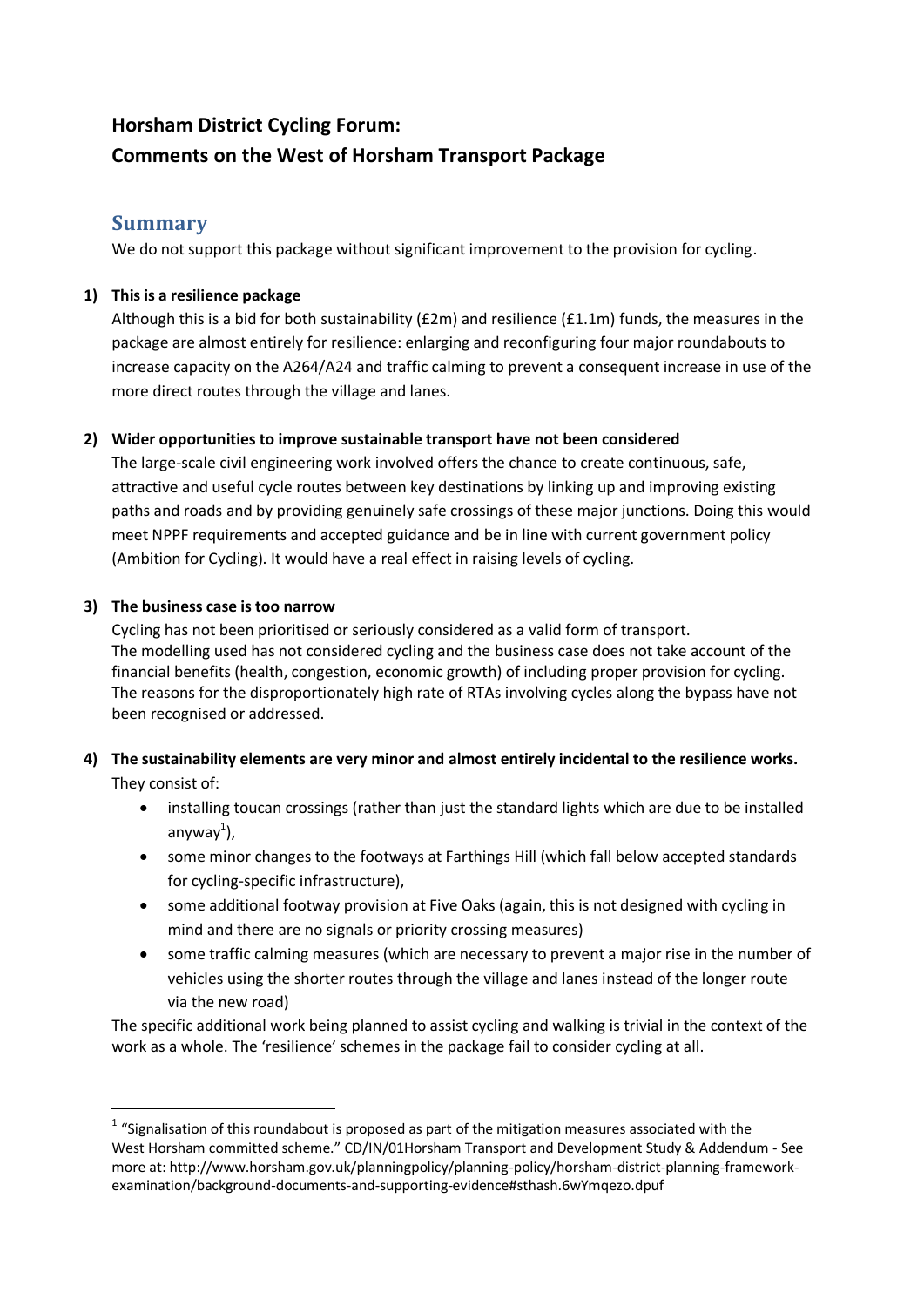- **5) The proposed sustainability measures will fail to significantly increase cycling and walking levels** Although there are some benefits for cycling, which are welcome, there will still be significant severance at Farthings Hill and Five Oaks because
	- they will not form part of continuous, safe and direct cycle routes along the adjacent roads
	- the junctions will still be a major deterrent for those cycling on the road
	- the poor off-road provision will make crossing inconvenient and slow for those cycling
	- the junctions will still present a high accident risk to NMUs –especially to those cycling and to the young and more vulnerable pedestrians
	- some of the changes will have a negative effect on cycling (for example widening and straightening of the carriageway at Farthings Hill, diverting cyclists round a long 'swan's neck' and adding a chicane at Five Oaks)

It is not yet clear how effective the traffic calming will be in reducing the volumes and speed of traffic, but it is clear that there was inadequate consideration of the needs of cyclists. A more detailed assessment is needed.

The Supporting Document implicitly recognises that the cycling and walking benefits of its proposals are limited since they are not quantified.

**6) There will be some adverse effects on cycling which have not been recognised or mitigated**  Increased traffic volumes and larger roads will make conditions worse for cycling. The Great Daux and Robin Hood schemes have no mitigation measures at all.

# **Questions asked by C2C**

# **Would the proposed scheme effectively tackle existing or future transport problems?** No.

Although the scheme is designed to increase capacity and reduce congestion, the sustainability elements of the scheme are not effective. The failure to enable modal shift from cars to cycling and walking will mean that more people will drive which will add to traffic, both here and in Horsham, Broadbridge Heath and on the rural roads. In turn this will further reduces levels of cycling and walking.

Severance will still be a significant problem at Farthings Hill (although toucan crossings will make crossing Farthings Hill easier, the junction itself will still cause significant severance, as will the lack of safe, direct routes linking to destinations on either side).

The Five Oaks roundabout will still be hostile for cycling with a number of new features (a chicane, the deflection opposite Shelley Drive, and the 'swan's neck' diversion) that hinder cycling and no provision of adequate off-road alternatives.

Enlarging the Robin Hood and Great Daux roundabouts, higher volumes of traffic and road widening and some of the traffic calming measures will make the roads more hostile to cycling.

The scheme fails to make use of this one-off opportunity to cost-effectively improve the local cycling network at the same time as the major civil works.

**Do you think that the scheme will contribute to economic growth, including providing new homes, jobs and employment floor space?**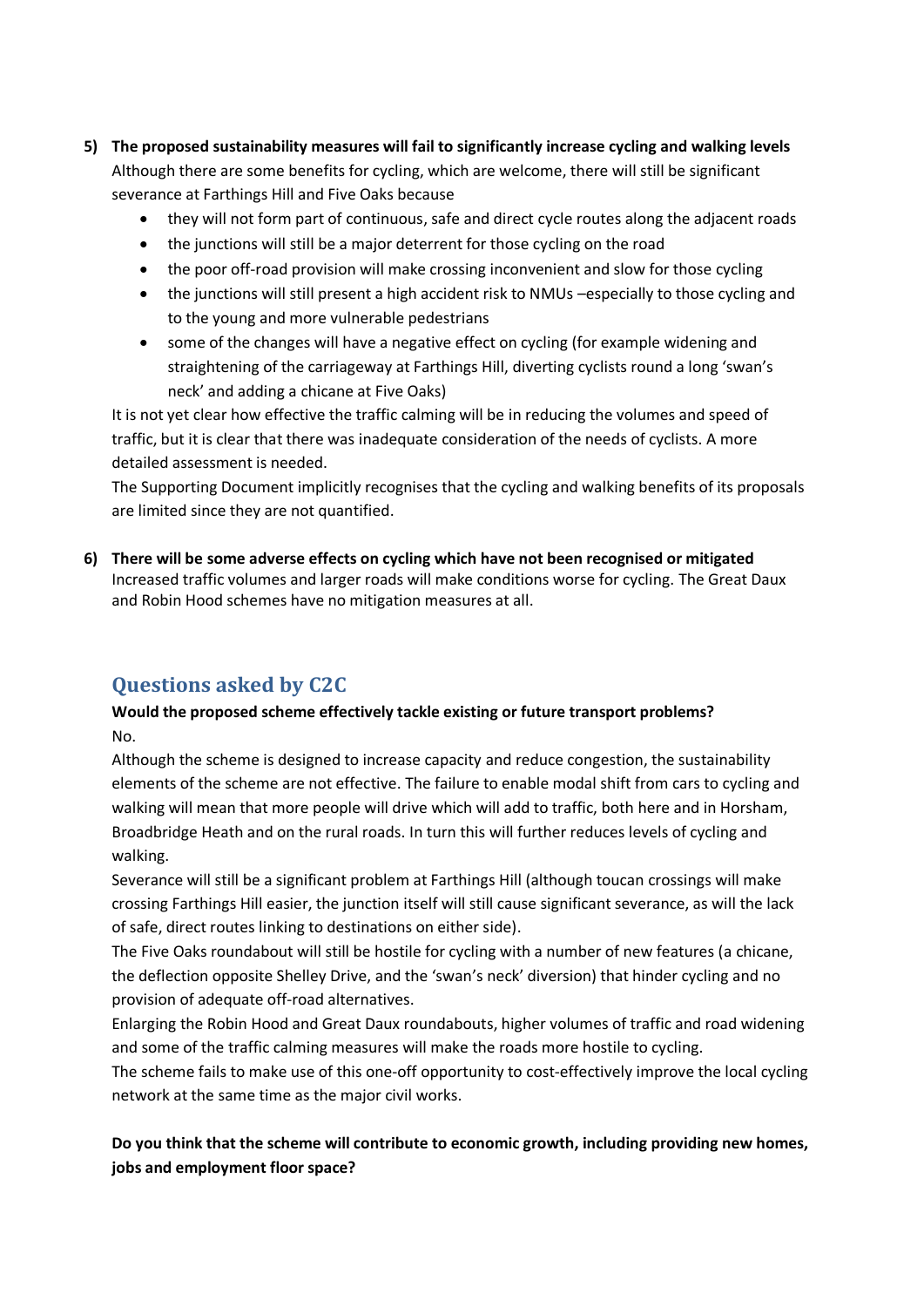By failing to provide for cycling, the scheme does not maximise the opportunities to contribute to economic growth:

- The lack of good provision for cycling will encourage more car use and prevent modal shift towards cycling; this will add to congestion costs both at the junctions and in Horsham, Broadbridge Heath and on the rural roads.
- Access to work, leisure opportunities and shops will be restricted for people who do not have the use of a car
- The potential health benefits of increased cycling will be lost, reducing productivity and increasing health costs
- It will lead to higher levels of air pollution leading to increased health costs and reduced productivity
- Higher numbers of vehicles will increase collision costs compared with enabling cycling on protected cycling infrastructure

It fails to offer people the lifestyle they seek with a real choice of transport and easy access to the countryside for leisure cycling. This makes living in the area less attractive and will hinder economic growth.

#### **Is the scheme good value for money?**

No.

The sustainability bid is for £2m but the benefits of the scheme are trivial, incidental, totally inadequate and are outweighed by the overall negative impact on cycling.

The scheme totally fails to use the planned major civil engineering work as an opportunity to incorporate significant, high-quality cycling infrastructure into resilience schemes, even though doing so at the same time as such major civil works would be the most cost-effective way to do this and would provide good value for money.

The business case is superficial and fails to recognise the benefits of proper provision for cycling: reduction in delays, reduction in accident costs, health improvements, reduced air pollution and lower associated health costs, improved access to work (especially for the young, disadvantaged, and those who cannot drive for health reasons), a more attractive lifestyle (with a real choice to use active transport, easy access to the countryside for leisure cycling, easy access to local shops and leisure opportunities) making the areas more attractive to businesses, workers and visitors.

# **Detailed Comments**

# **Farthings Hill**

**This is described as a 'connectivity scheme'. The benefits are claimed to be for walking and cycling, but the bid is unable to quantify this benefit. Severance will remain high, cycling rates will remain low and accident rates will remain high.**

# **Most of the work is for resilience**

The work is being undertaken as a long-agreed mitigation measure to improve capacity for the West of Horsham housing development. Signalisation of the junction was planned to improve capacity. Carriageway widening is planned in 5 places; it will straighten the line through the roundabout and increase speeds. Lay-bys for service vehicles are also resilience rather than sustainability measures.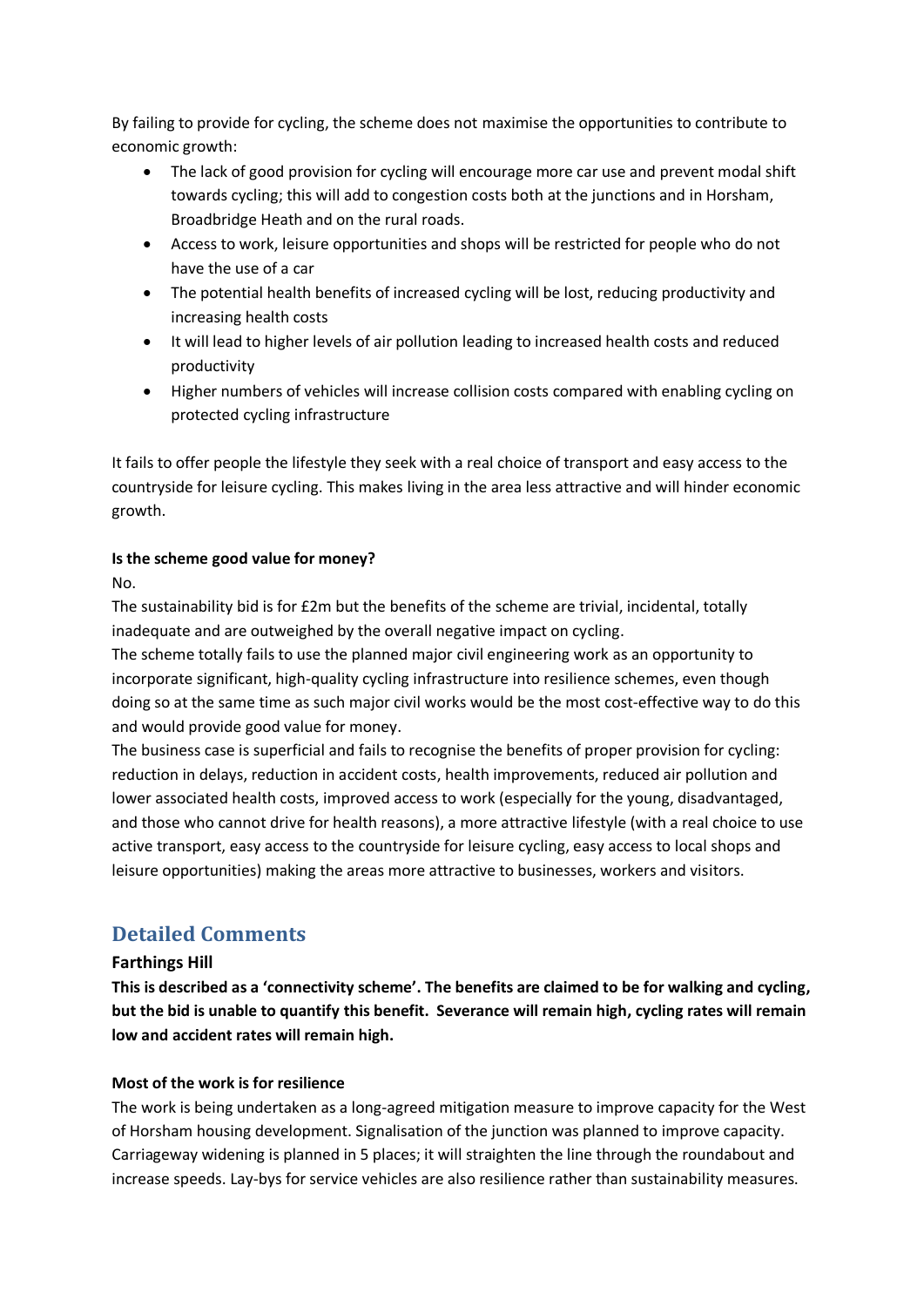#### **The sustainability element**

A by-product of the signalisation will be a very limited improvement for walking and cycling by providing an opportunity to cross while the traffic is stopped at the lights. The only cycle-specific costs are to provide toucan crossings instead of standard lights and a small amount of footway widening (some of which will not reach the guideline minimum of 3m). Although cycling will be permitted on these shared-use paths, they are clearly footways rather than cycleways since they have sharp bends, sudden transitions and many separate crossing stages. To cross from the Guildford Rd to the Old Guildford Rd will require four separate crossing stages, each with a wait for the lights to change.

#### **Severance will remain –the number of people walking and cycling will stay low and collision rates to those cycling will stay high**

As noted in the bid, severance is high so few cyclists and pedestrians currently cross here. The changes are unlikely to make a significant difference. Tellingly, the bid document does not even attempt to forecast how many more crossings the changes will facilitate.

The document suggests that improvements will "alleviate the perception of the junction as unsafe to cycle on". However, this is not merely a 'perception': despite the low level of cycling at this junction, 6 out of 30 collisions were to people cycling –a shockingly high number given the very low levels of cycling here.

Improvements certainly are needed to make the junction objectively safer. However, the bid document implicitly recognises that the safety benefits of its proposals are limited and speculative when it states: "It has not, however, been possible to quantify these benefits". If there is an increase in cycling across the roundabout, there is likely to be an increase in the number of collisions and the severity of these is likely to remain high.

For those who choose to cycle on the road, the roundabout will remain very hostile. On parts of the junction there will be increased traffic volumes, and higher speeds due to wider and straighter lanes – these will have a negative effect on cycling.

For those who choose to use the off-road paths, the crossings will be slow, noisy and inconvenient. They will also continue to be dangerous, especially for more vulnerable groups. Nationally, collisions due to motorists hitting cyclists who enter the road from the footway are very common; this kind of collision is highly likely here. Despite a speed limit reduction to 40mph, traffic will still be fast, heavy and dangerous. Motorists will be concentrating on the roundabout ahead rather than the footway. Other factors will be darkness, fog, ice, and off-peak speeding. Motorists who cross on red or who 'amber gamble' are likely to fail to spot cyclists and to underestimate their speed. Cyclists (and pedestrians) fed up with waiting at multiple stages will cross against the lights and may misjudge the gap.

The proposed shared-use footways are exactly that –'footways'. They do not have smooth or protected transitions on and off the roads and they have tight bends which are not well-suited for cycling. The footway is less than 3m on the northbound approach from Guildford Rd, despite there being two lanes provided for motorised vehicles.

It is not clear whether the footways will be fully resurfaced with a high quality smooth finish or simply be widened by adding an extra strip alongside the existing uneven and worn path. There is no analysis of waiting times for cyclists and pedestrians.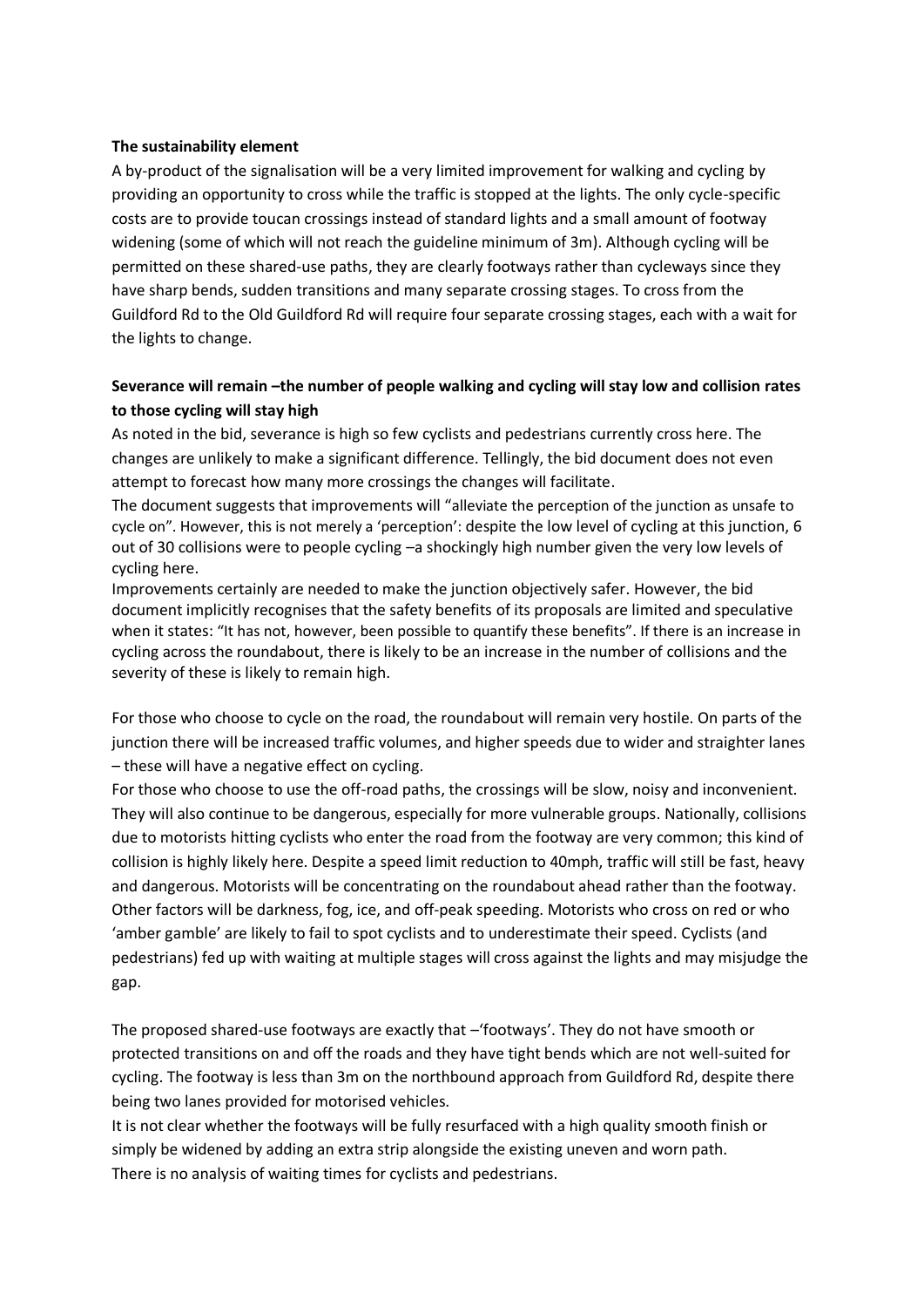There is no cycle priority over the side entrance to the petrol station.

There are no measures to improve the cycle route between the roundabout and Horsham –the Guildford Rd arm is fast and hostile. Cycle facilities on the busy A281 into town are sub-standard.

The old A264 is being downgraded as part of this scheme. This provides an opportunity to create a first class protected cycleway using some of the existing carriageway. Amazingly, there is no proposed cycle provision at all despite the vast amounts of space available and the planned 40mph speed limit.

#### **Five Oaks roundabout**

**This is a fast, busy and hostile roundabout; a large proportion of existing cyclists (let alone potential cyclists) avoid riding on it. It is being extensively remodelled which is an opportunity to 'cycleproof' it, but cyclists are simply being encouraged to get off the road and cross as second class pedestrians.**

Cycling is not being given any priority: there are no protected cycle tracks around the roundabout, no smooth transitions on and off the footway, no continental geometry for the roundabout itself to make on-road cycling safer, no cycle bypass on the chicane, no cycle bypass on the constriction at the adjacent mini roundabout and no shortcut through the new swan's neck section of road.

#### **Old Guildford Rd-Billingshurst Rd traffic calming**

**Traffic calming is necessary to mitigate a worsening in motorised vehicle traffic caused by the changes. Depending on the resulting traffic volumes and speeds and final design details, it may or may not represent a net benefit to cycling.**

Traffic through here is presumably forecast to increase from current levels because:

1) All the village traffic will have to go along here instead of being split between this road and the old A264 (widening of this road where it joins Farthings Hill roundabout suggest a traffic increase is anticipated)

2) There is an increase in housing

3) It will not be possible to eliminate all rat-running.

The extent to which the negative effects on cycling will be offset by the various speed control measures is not clear. The proposal for speed activated signs suggests that controlling speeds is expected to be a challenge.

There is no evidence that the traffic calming measures along here have taken into account the traffic calming in the same locations for the LSTF cycle route (the LSTF programme manager said that he was unaware of the West of Horsham Transport Package proposals).

The flared junctions of the Warnham Rd and Old Guildford Rd with the Billingshurst Rd cause potentially hazardous conflicts between motorised vehicles and cycles, it is not clear that the speed reduction alone will address this.

It is not clear that cycle movements have been considered in the shared-space proposal and they need to be assessed for potentially hazardous turning movements and increased footway cycling.

#### **Traffic Calming, Warnham Lanes**